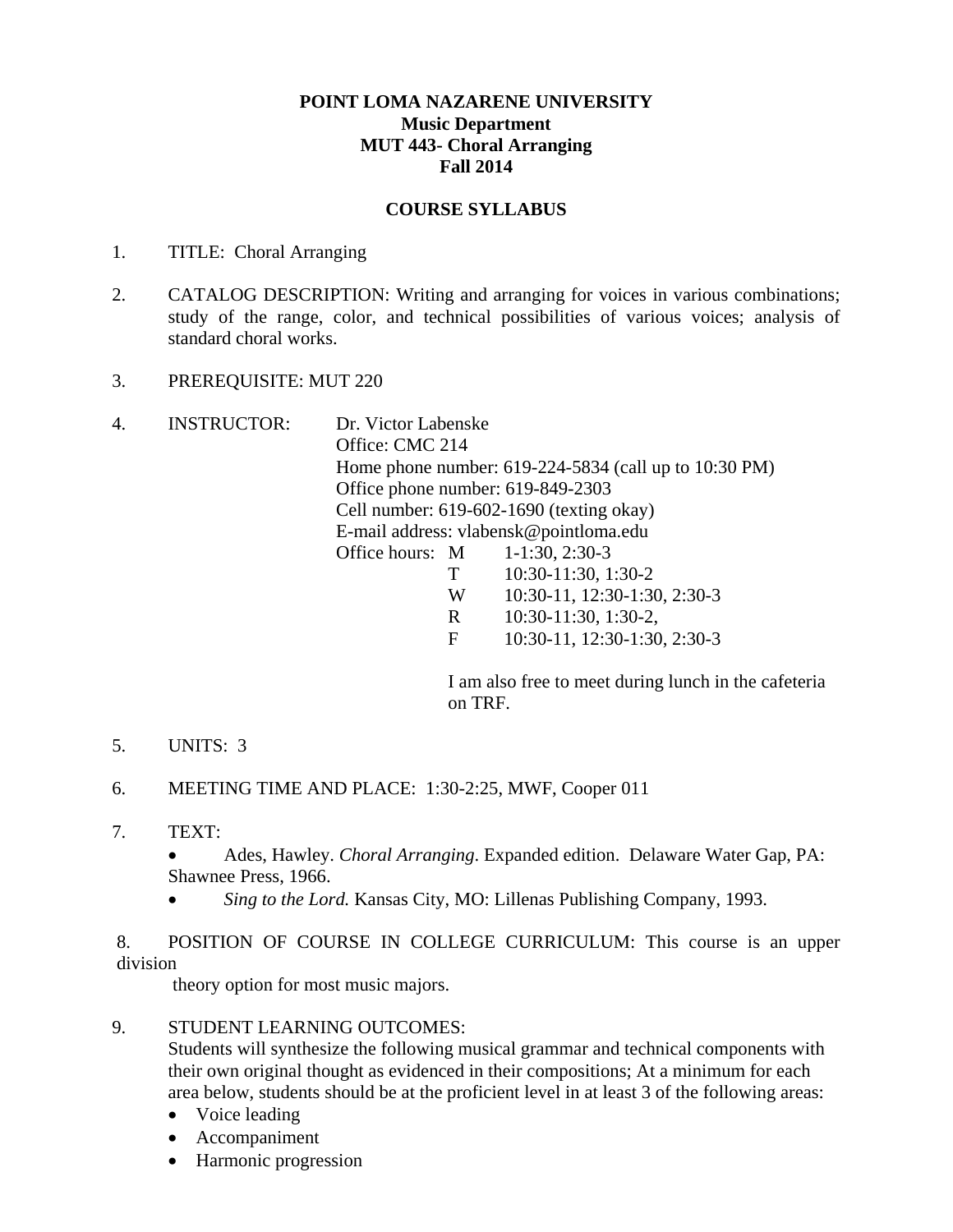- Neatness/Notational accuracy
- Creativity of arrangement
- Expressive markings
- 10. METHODS USED IN THE COURSE: Class time will be divided between lecture, analysis, singing and examining the work of each student. Quizzes will be used to test each student's acquisition of required knowledge. Short arranging projects will be assigned on a weekly basis. Three major arranging assignments also will be given.
- 11. CLASS PREPARATION: Students should assume to spend no less than two hours of preparation for each class session with additional time required for major projects. This is an average amount of time assumed for an average grade. Students should come to class with the assigned reading and arranging completed. They must be ready to discuss and be quizzed on these assignments. Students should take thorough notes in class to absorb concepts presented in the lectures and class discussions which are not covered in the textbook reading or listening.
- 12. EVALUATION: Students will be evaluated by the following criteria:

## **a. Weekly arranging assignments 20%**

 These assignments are due each Monday. These assignments should be completed using Finale. See Canvas for instructions.

# **b. Reading quizzes & group or take-home assignments 20%**

## **c. Major projects 60%**

Three major projects are to be completed; each is worth 20%. All assignments must be completed using Finale. Include measure numbers. Both a hard copy and a copy uploaded to Canvas must be submitted. The details for each assignment are as follows:

- *Major project #1* due October 20 at class time. Write a complete choral arrangement for SATB voices (accompanied). Selection of project tune must be approved by October 13. A rough draft should be presented in class on Oct. 17. Permission must be received for the use of copyrighted tunes (this may take up to six weeks).
- *Major project #2* due November 24 at class time. Write a complete choral arrangement for either SSAA or TTBB voices (accompanied). Selection of the project tune must be approved by Nov. 14. A rough draft should be presented in class on November 21. Permission must be received for the use of copyrighted tunes (this may take up to six weeks).
- *Major project #3* due December 15 at 1:30 PM. Write a complete choral arrangement for either SATB, SSAA or TTBB voices (accompanied). Include optional instruments such as handbells, C instrument or brass ensemble. Selection of the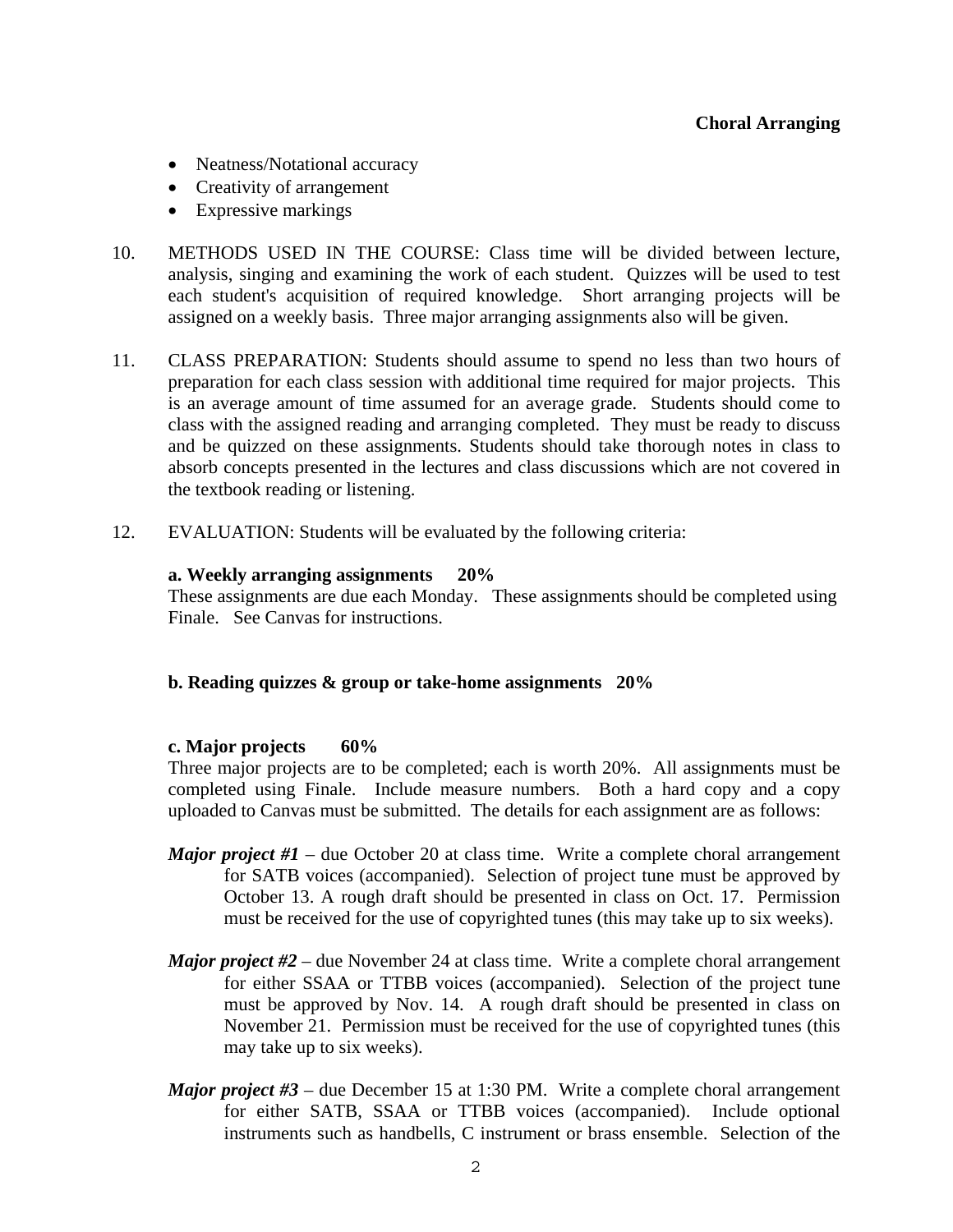project tune must be approved by Dec. 8. A rough draft should be presented in class on Dec. 12. Permission must be received for the use of copyrighted tunes (this may take up to six weeks). Option for composers: An original work may be substituted for Major Project #3. The use of an original composition must be approved in advance in writing by the instructor.

Major project flexibility:

 As this course should be a practical one, the student is given the option of substituting a piece of music of his or her selection for any of the major assignments in the course. Prior written approval of the substitution by the instructor is required.

### **d. Late Work Policy**

Late take-home work and weekly arranging projects will lose one letter grade for each calendar day late. This type of regularity allows the students to receive prompt feedback.

Major projects #1 and 2 will lose one letter grade for each day late. Major project #3 will not be accepted after the final examination time.

### **Academic dishonesty may result in course failure.**

#### **e. Attendance Policy**

 It is impossible to makeup a missed day of class since the information and interactive learning which is a part of the classroom experience cannot be replaced. Therefore, regular attendance is mandatory to enable each student to achieve a meaningful learning experience. According to the *Catalog*, whenever the number of accumulated absences in a class, for any cause, exceeds ten percent of the total number of class meetings, the faculty member has the option of filing a written report to the Vice Provost for Academic Administration which may result in de-enrollment, pending any resolution of the excessive absences between the faculty member and the student. If more than 20 percent of the total number of class meetings is reported as missed (three weeks or longer in a semester-long course), the faculty member or Vice Provost for Academic Administration may initiate the student's de-enrollment from the course without advance notice to the student. For full details, see:

http://catalog.pointloma.edu/content.php?catoid=8&navoid=864#Class\_Attendance

## **f. Make-up Policy**

Expect that no quizzes or in-class work will be made up.

#### **g. Grading**

All grades will be determined by the following point scale:

 $465-500 = A$  $450-460 = A$  $435-445 = B+$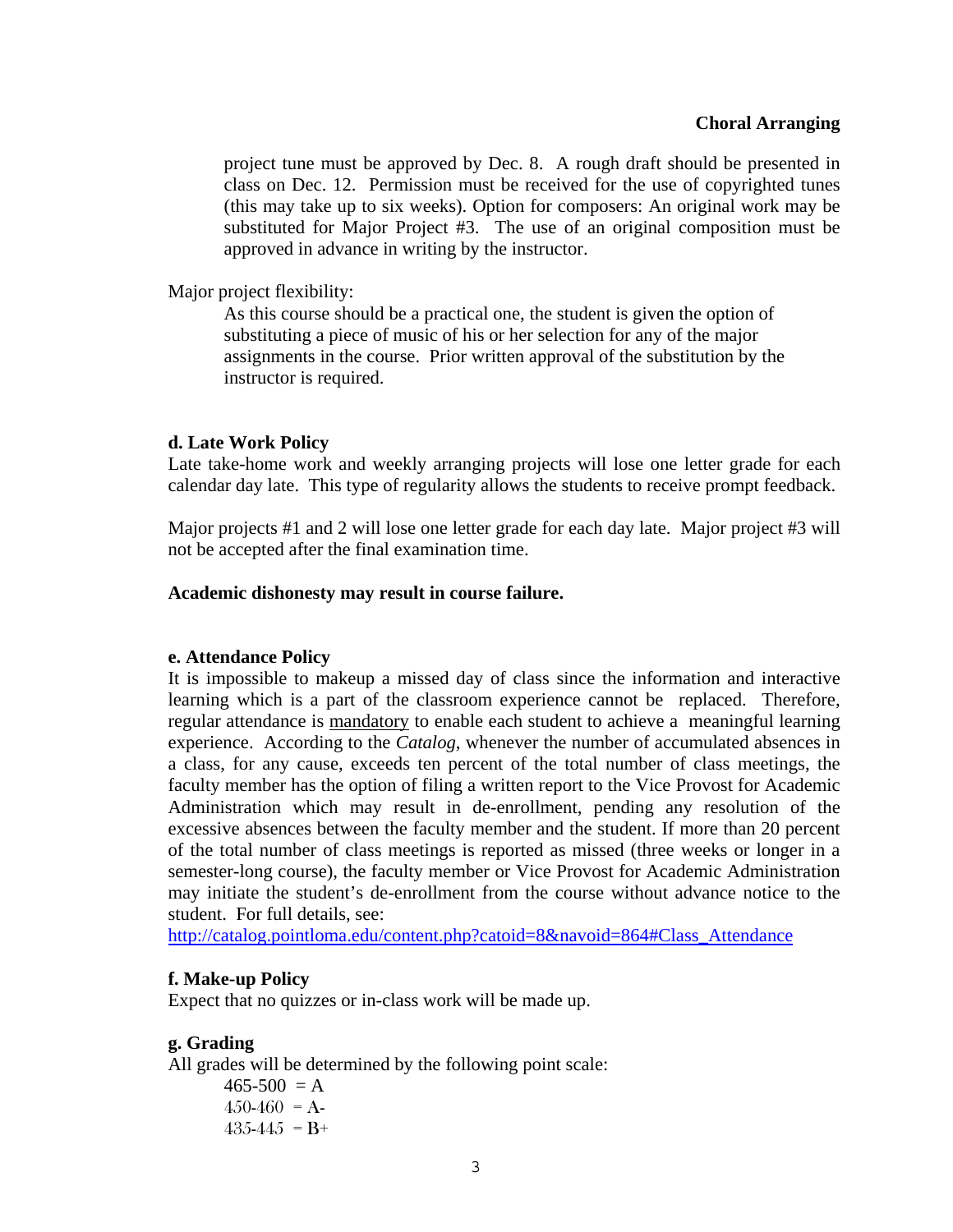- $415-430 = B$  $400-410 = B$  $385-395 = C+$  $365 - 380 = C$  $350-360$  = C- $335-345 = D+$  $315-330$  = D  $300-310$  = D- $0-295 = F$
- 15. ACADEMIC ACCOMMODATIONS. All students are expected to meet the standards for this course as set by the instructor. However, students with learning disabilities who may need accommodations should discuss options with the instructor during the first two weeks of class and provide approved documentation and verification of need. The Academic Support Center is available to students for a variety of tutorial needs.
- 16. FERPA POLICY: In compliance with federal law, neither PLNU student ID nor social security number should be used in publically posted grades or returned sets of assignments without student written permission. This class will meet the federal requirements by (each faculty member choose one strategy to use: distributing all grades and papers individually; requesting and filing written student permission; or assigning each student a unique class ID number not identifiable on the alphabetic roster.). Also in compliance with FERPA, you will be the only person given information about your progress in this class unless you have designated others to receive it in the "Information Release" section of the student portal. See Policy Statements in the undergraduate student catalog.
- 16. CLASSROOM ATTIRE: Thank you for trying to help those around you focus on their work by dressing in a way that you believe would be pleasing to Christ.
- 17. INSTRUCTOR AVAILABILITY: The instructor will be available for students during the office hours listed on page 1. Making an appointment when possible will be appreciated. Other times may also be arranged if the listed times are impossible.

| 18. | <b>CLASS SCHEDULE</b><br>week of:<br>9/1 | reading<br>(due Wed.)<br>CH 1-2 | short arranging project<br>(due on Monday.) |
|-----|------------------------------------------|---------------------------------|---------------------------------------------|
|     | 9/8                                      | CH 3-4                          | X                                           |
|     | 9/15                                     | CH 5-6                          | X                                           |
|     | 9/22                                     | <b>CH</b> 7-8                   | X                                           |
|     | 9/29                                     | CH 9-10                         | X                                           |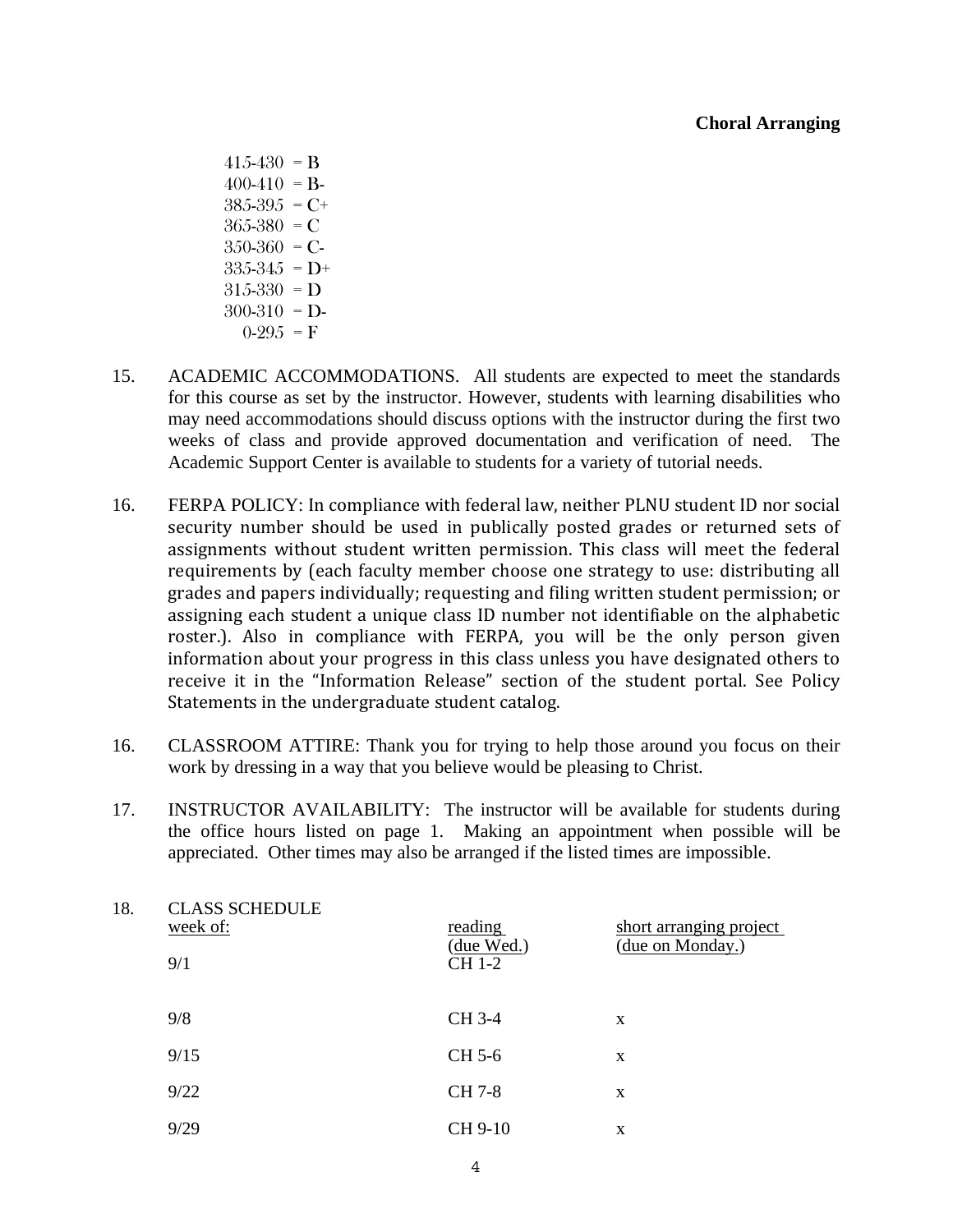| 10/6                                |                                | CH 15-16                                                                                                                                              |   |  |  |
|-------------------------------------|--------------------------------|-------------------------------------------------------------------------------------------------------------------------------------------------------|---|--|--|
| 10/13                               |                                | Ch 17                                                                                                                                                 |   |  |  |
| 10/20                               | Major project #1 due on $2/25$ |                                                                                                                                                       |   |  |  |
| 10/27                               |                                | CH 13-14                                                                                                                                              | X |  |  |
| 11/3                                |                                | CH 11-12                                                                                                                                              | X |  |  |
| 11/10                               |                                | CH 19-20                                                                                                                                              | X |  |  |
| 11/17                               |                                |                                                                                                                                                       | X |  |  |
| 11/24 Major project #2 due on $4/8$ |                                |                                                                                                                                                       |   |  |  |
| 12/1                                |                                | <b>CH18</b>                                                                                                                                           | X |  |  |
| 12/8                                |                                |                                                                                                                                                       | X |  |  |
| <b>FINAL EXAM:</b>                  |                                | Monday, December 15, 2014 1:30 PM<br>The final examination will consist of turning in Major project #3.<br>A short written exam may also be included. |   |  |  |